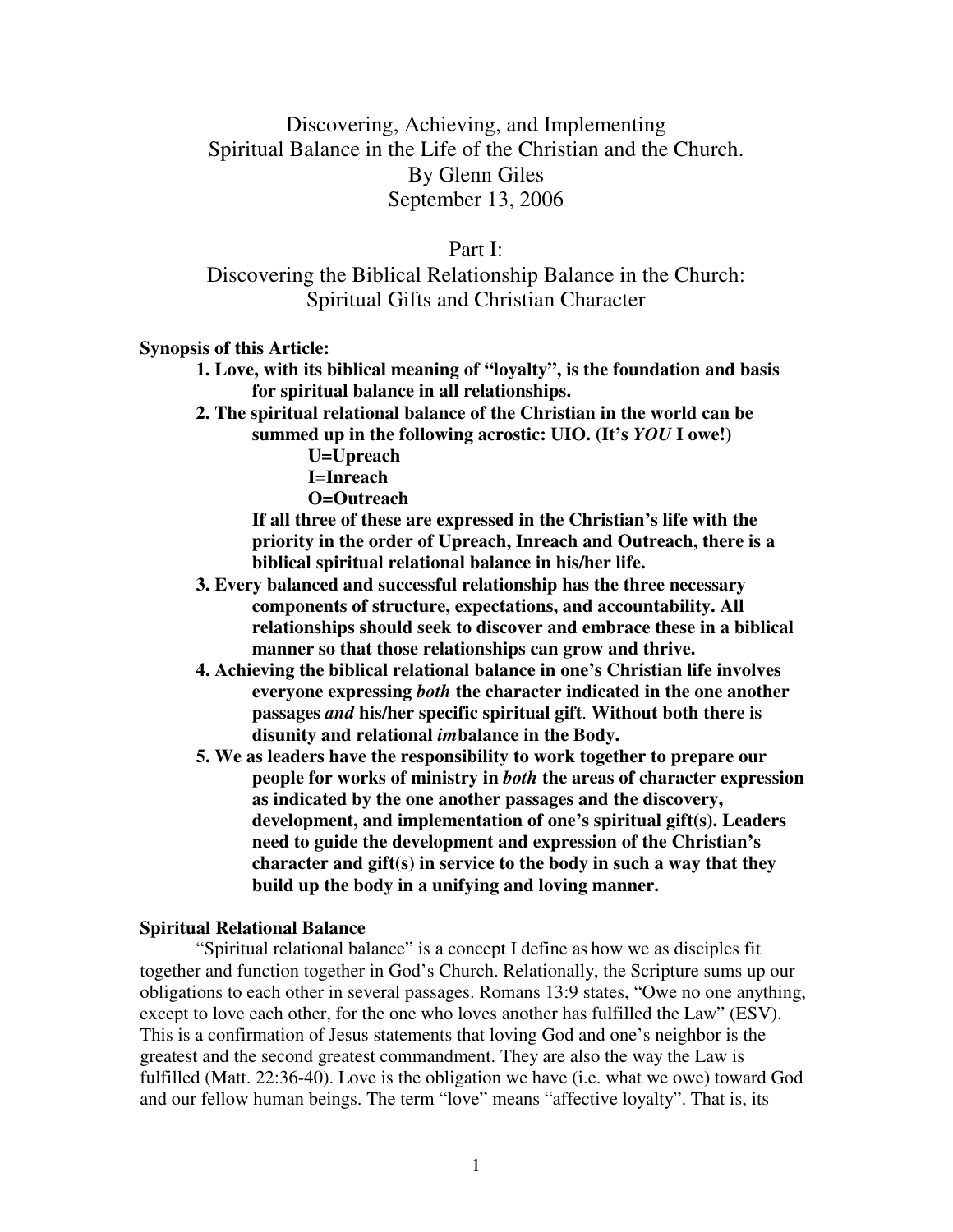primary meaning is loyalty with feelings a secondary connotation. Loyalty to one another leads the relationship, not feelings. 1 From these passages (Rom. 13:9; Matt. 22:36-40), I have isolated three components of relationship which every Christian "owes" to others. It is summed up in the letters UIO (It's *YOU* I owe!). The three relationships God wants us to be involved in are:

**U=Upreach.** This is cultivating and deepening our relationship with God **I=Inreach**. This is reaching inside the church to care for one another and help one

another grow to become like Christ<sup>2</sup>

**O=Outreach**. This is reaching out to be a blessing to the lost to help them come to a saving relationship with God as well as for them to become relationally bonded to those already in the church

Biblically there is a clear order of priority for these relationships. Upreach is first, Inreach is second, and Outreach is third.<sup>3</sup> Our relationship with God needs to be balanced with, yet have a higher priority over our relationship with other Christians. Our relationship with other Christians needs to balanced with and yet be a priority over our relationships with non-Christians. This is not an "either" "or" situation, however, as *all three* relationships must take place if we are to have a balanced spiritual life and be loyal to God.

In a recent leadership retreat, Gordon Ferguson shared that in any successful human relationship three ingredients are necessary: structure, expectations and accountability<sup>4</sup>. Biblically these are based on trust/love/loyalty. We depend on each other, expect things of each other, help correct each other, encourage each other, make time for each other, etc. These things are necessary to having *any* loyal relationship. This seems also to be true in what the Bible teaches through the example of Christ. Note how Jesus had time structure for his disciples when he chose them to "be with him" (Mk. 3:14). He also had expectations that he laid out. Note, for example, his requirements for discipleship (Luke 9:23; 14:25-33). In addition, Jesus held his disciples accountable as can be seen in his interaction with Peter in John 21. Using these three essentials Jesus built relational loyalty between himself and the disciples, between the disciples themselves, and between the disciples and the lost. To *effectively* have a balanced Christian life of Inreach, Outreach, and Upreach, each of these relationships will be built around these three elements of time structure, accountability, and expectations.

In this article I will not be addressing specifically the U (Upreach) dimensional relationship (except in so far as it is involved in one another relationships) or the O (Outreach) relationship. Rather, I will be focusing on the I (Inreach) relationship, the

<sup>1</sup> See my audiovisual presentation on this Biblical truth and my article "Love in the Greatest Commandment" at http://www.denverchurchofchrist.org/?page\_id=13

<sup>&</sup>lt;sup>2</sup> Compare Matt. 28:20 where it says we are to "teach them to obey everything I have commanded them".

<sup>&</sup>lt;sup>3</sup> This priority is indicated in the Bible in the two greatest commandments which put God as first and neighbors second *and* Gal. 5:10 which states, "Therefore, as we have opportunity, let us do good to all people, especially to those who belong to the family of believers." The term "especially" (malista) seems to denote that believers are a priority over the lost.

<sup>&</sup>lt;sup>4</sup> This retreat took place in Estes Park, Colorado, September 2, 2006. My thanks to Gordon Ferguson, for pointing out these three ingredients.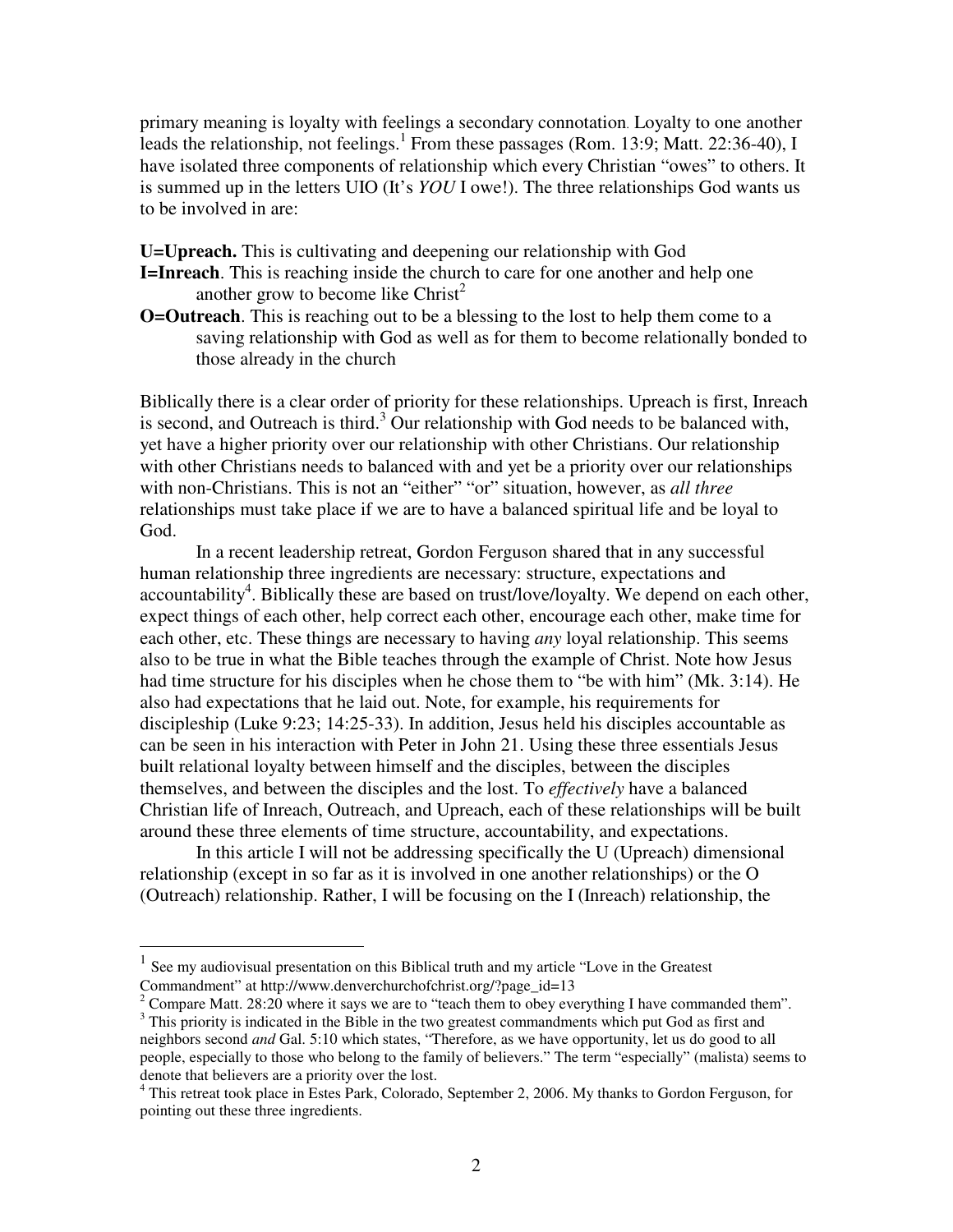relationship between Christians and each other in the church<sup>5</sup>. The questions addressed will be "How is everything to be balanced? What is universally applicable to everyone and what is individually applicable? What does God say is my part and what are his expectations for me in the church?"

The answers to these questions I believe lies in understanding the interrelationship between "one another" character traits and "spiritual gift" manifestations in the Body. There are many "one another" passages in the New Testament referring to godly relationships between disciples. 6 These passages seem to be detailing *each* Christian's relational responsibility toward the other. They embrace much of what the Christian character is supposed to be and how it is to be relationally extended to one another from the heart so that we might really know  $(exp, i)$  one another in a good and loving manner. This *universal* expectation depicted by the one another passages for each Christian is set in contrast to one's spiritual gifts which are said *not* to be universal or given to every person. Note the Roman's 12 (4-6a) passage:

Just as each of us has one body with many members, and these members *do not all have the same function*, so in Christ we who are many form one body, and each member belongs to all the others. We have *different gifts*, according to the grace given us  $\ldots$  (emphases mine)<sup>8</sup>

## Again in I Cor. 12:4-6, 12:

There are *different* kinds of gifts, but the same Spirit. There are *different* kinds of service, but the same Lord. There are *different* kinds of working, but the same God works all of them in all men. The body is a *unit*, though it is made up of *many parts*; and though all its parts are *many*, they form *one* body. So it is with Christ (emphases mine).

While *not all* have every spiritual gift, still many spiritual gift abilities overlap in the one another passages with character *expectations for everyone*. How can this be? How can it be reconciled? How is it to be put together biblically? If certain character traits are said to be a special spiritual gift unique to certain individuals how can they be commanded of

<sup>&</sup>lt;sup>5</sup>Although my focus here is Inreach, I want to insist that the first and foremost priority in the UIO relationships is one's relationship with God, i.e., Upreach. This relationship, like the other two, also needs to have the three elements of structure, accountability, and expectations. There needs to be a time structure for our quiet times set aside for God to deepen our relationship with him, to talk with him and let him talk with us. There also is accountability in that God is the judge and we can suffer consequences of what we do here and now as well as his judgment in the last day. There are also expectations as God gives us commands to be followed in our relationship with him. By the same token, to accomplish outreach relationships one must also have these three elements. To really get to know and help a lost person one must plan to spend time with them, be accountable, and have expectations in that relationship also.

<sup>6</sup>These one another passages are summarized in Gordon Ferguson's book Discipling*: God's Plan to Train and Transform His People* (Woburn: DPI, 1997), 31-47

<sup>&</sup>lt;sup>7</sup> The Christian life is to be one in which one knows (i.e., "experiences", in contrast to mere intellectual knowledge) the life of God and fellow Christians in a wholesome blessing manner. One of the essential aspects of true Christianity is this "experiential knowledge" of God and one-another. On this important Biblical relational truth see my article "One of the Unique Elements of True Christianity" at http://www.denverchurchofchrist.org/?page\_id=13.

<sup>&</sup>lt;sup>8</sup> All Bible quotations, unless otherwise noted, are from the NIV.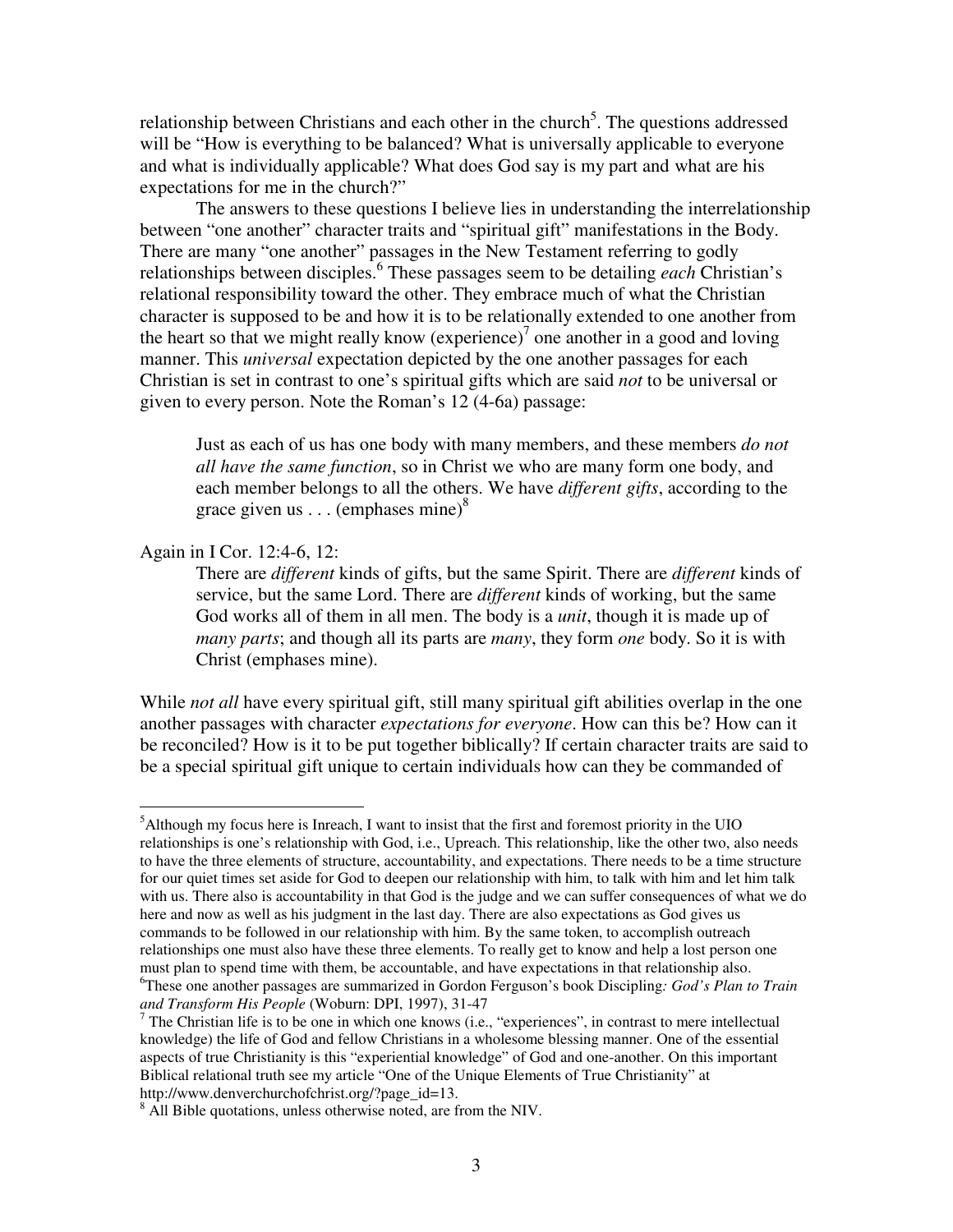everyone? You have, for instance, from the one another passages the command for every one to be kind and compassionate (i.e., merciful) (Eph. 4:32), for everyone to serve (Gal. 5:13), for everyone to encourage (I Thess. 4:18), for everyone to give (2 Cor. 9:7), for everyone to build up the other (I Thess 5:11), and for each one to instruct or teach the other (Rom. 15:14). *Yet on the other hand* there are those with the gift of mercy (Rom. 12:8), serving (Rom. 12:7), encouraging (Rom. 12:8), those who have the gift of giving (Rom. 12:8), apostles, prophets, evangelists, shepherd/teachers with the special gifts of building up the body (Eph. 4:11-12), and teachers with the gift of teaching (Rom. 12:9). All these are said to have talents that others do not. How can this be? How can Rom. 12:6 ("We have different gifts, according to the grace given us") be true and yet have *each* one be expected by God to express those *individual* attributes?

In the past within our churches there have been two extremes in living this out in the church. The first extreme was the mentality of "everyone does everything" *with the same ability of one who has that gift.* One's spirituality was judged by his or her ability to perform in *all* areas of the Christian life with the same ability and productivity of one who had those gifts. This extreme basically expected *everyone* to express all the gifts in a mighty way. This might be called the "superman" philosophy of ministry. The idea of becoming all things to all people was certainly part of this ministry philosophy but to such an extent that one felt like a failure unless he/she could always do all things excellently no matter if he/she was gifted in that area or not. This was the expectation many Bible Talk leaders felt in the past. They were expected to be the best givers, the best marriage/family counselors, the best disciplers, the best evangelists, the best shepherds, the best teachers, the best preachers, etc. To complicate this there was also a reductionist form of this extreme. In addition to being able to do all the things as if they were one's gift, there was an even higher expectation that everyone should be able to perform as an evangelist (not just be evangelistic) and be able to produce fruit (defined as making and baptizing disciples) in a mighty way. It was so extreme that one's worth was tied up in his/her *ability* to do what an evangelist could do well. One's spirituality was tied up with his "fruitfulness" in a numbers and performance manner. This was the "all or nothing superman" ministry mentality in which one's relationship with God and yes even worth before God and the church was determined by his ability to perform in an incredibly dynamic and dazzling way. The outcome of this ministry philosophy was that many of those who had multiple gifts (especially those with the gift of evangelism) felt they were at the height of their glory and felt totally accepted and worthy before God and the church. They could not understand why everyone else could not perform as they did. On the other hand, those without multiple gifts and without the gift of evangelism felt like the scum of the earth, never able to measure up. This was the dichotomy produced with its resultant *dis*unifying fruit. It produced skewed encouragement and discouragement, honor and dishonor, dispensability and indispensability, worthiness and unworthiness, grace and guilt polarity in so many people. One was either a perfect super disciple or not a "good" one at all based on his performance and ability to manifest *all* the gifts in an incredible way. This unbiblical model of ministry does not truly allow for spiritual gifts to be fully manifested. It, in reality, suppresses the *individuality* of those gifts, glorifies those with many gifts, and devalues those with few or the "unimportant" gifts. It is an imbalance in the unity and diversity of the body. This philosophy, in many cases, produced churches of prideful disciples who expressed certain gifts well and who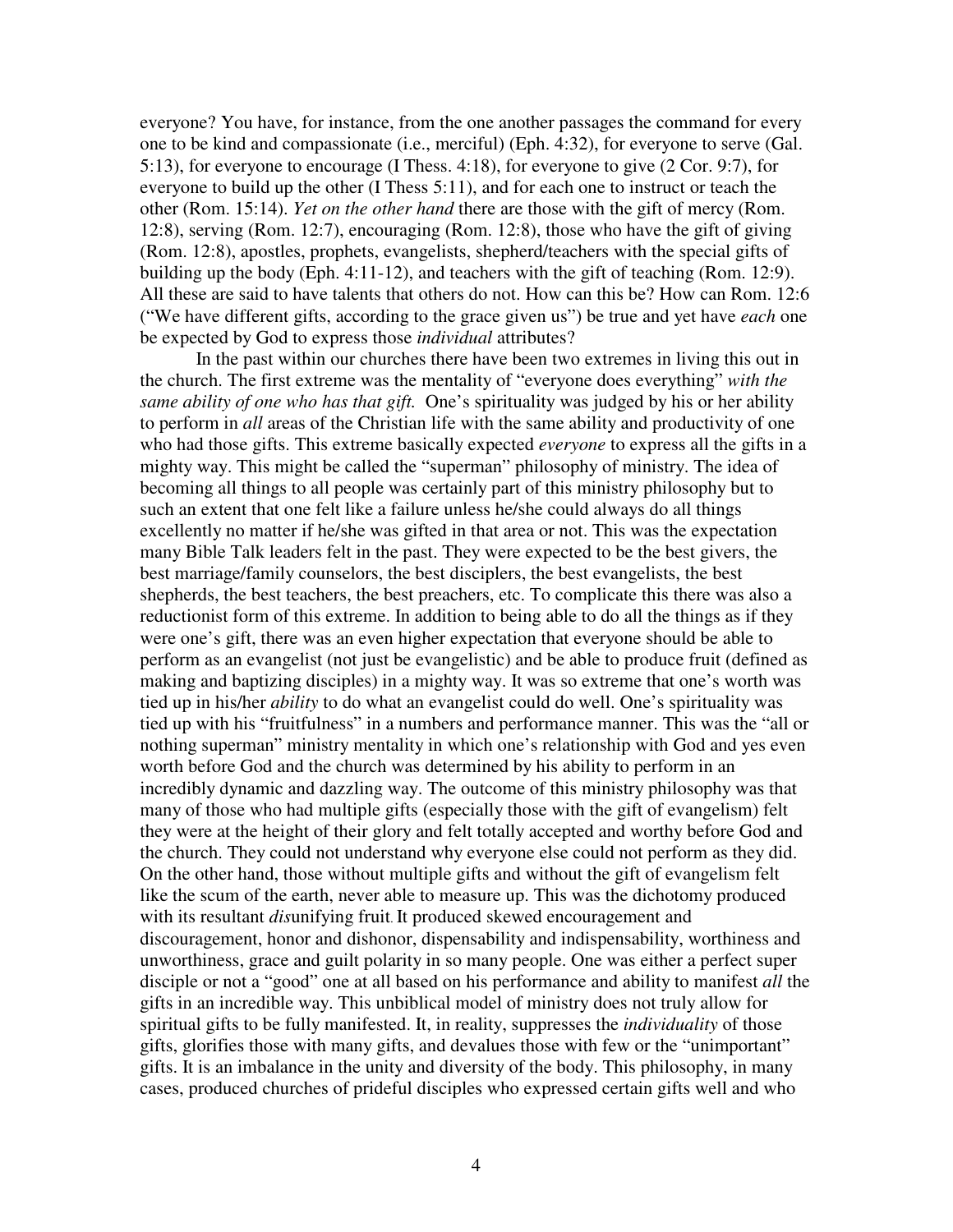would look down on all others as "weak". It also produced those whose egos were fed more and more as they continued to perform "well" in their glorified gifted areas. The performers<sup>9</sup> tended to be sure of their salvation and to have feelings of security in God.

This scenario, on the other hand, *also* produced a church of many guilt-laden. individuals who did not have certain gifts (or multiple gifts) and who could not ever seem to measure up to the expectations of a being true disciple. They were the *under*performers who continuously doubted their salvation and had deep feelings of insecurity before God. They felt like second-class citizens in his kingdom, if indeed they were children of God at all.

Incredibly this produced a self-focus for *both* groups. Although there was selfdenial especially in the case of those who have few gifts to attempt to express the gifts they did not have, it created a self-focus expressed in questions such as "How am I doing?" "Am I right with God?" "Will I ever make it to Heaven?" On the other hand, those with many gifts tended to feel good about themselves as having "arrived" in that they perceived from fruit produced that God was really blessing them. Pride (internally and sometimes externally) came into hearts and was expressed by comparing themselves with others through "stats" and praise given them by other leaders (compare what happened in Gal. 4:4 and II Cor. 10:12). Hence this ministry model, while attempting to achieve self-denial and selflessness many times ended up in creating a life of pride and self-focus, a selfishness not a selflessness.

On the other extreme (one which has been experienced in some of our churches lately), is the philosophy that one does not attempt to serve in any way listed in scripture *unless* he/she has that gift. This person refuses to help out for instance in serving as an usher, or teaching in Kids Kingdom, or in reaching out to invite neighbors to church because he or she does not have the gift of serving, teaching, evangelism, etc. This extreme looks only at the gifts passages and leaves out the "one another" passages of the Bible. It is another form of reductionism. In other words, the one another passages have been jettisoned as part of the Christian life, spiritual gifts become the only important obligatory issue, and one only serves in the capacities for which one is gifted. In this concept of ministry, self-denial gradually dies. This is a skewed view of Christianity as well and produces a church without self-sacrifice and self-denial, one which some label "luke-warm". Since one normally only denies self when he or she does something he or she does not normally *like* to do or feel capable of doing, self-denial in the church evaporates. No one "stands in the gap" so to speak. This produces an individualistic selffocused church in which people feel distant from one another and have few close friends. It produces a church that is fragmented in relationships and selfish in nature. This is the "my gift or nothing" philosophy of ministry. As this mentality sets in, the commonality of Acts 2 is lost and any concept of becoming all things to all people is no longer entertained.

#### **The Biblical Balance**

What is the answer? I believe it is to be found in a "both and" view rather than an "either or" mentality of the two models of ministry mentioned above. The Bible indeed speaks both of individual spiritual gifts *and* universal one another relationships. *Everyone*

<sup>&</sup>lt;sup>9</sup> Note, I am not saying all leaders were this way. Indeed this is not the case, but I do believe many of us became performers in this manner.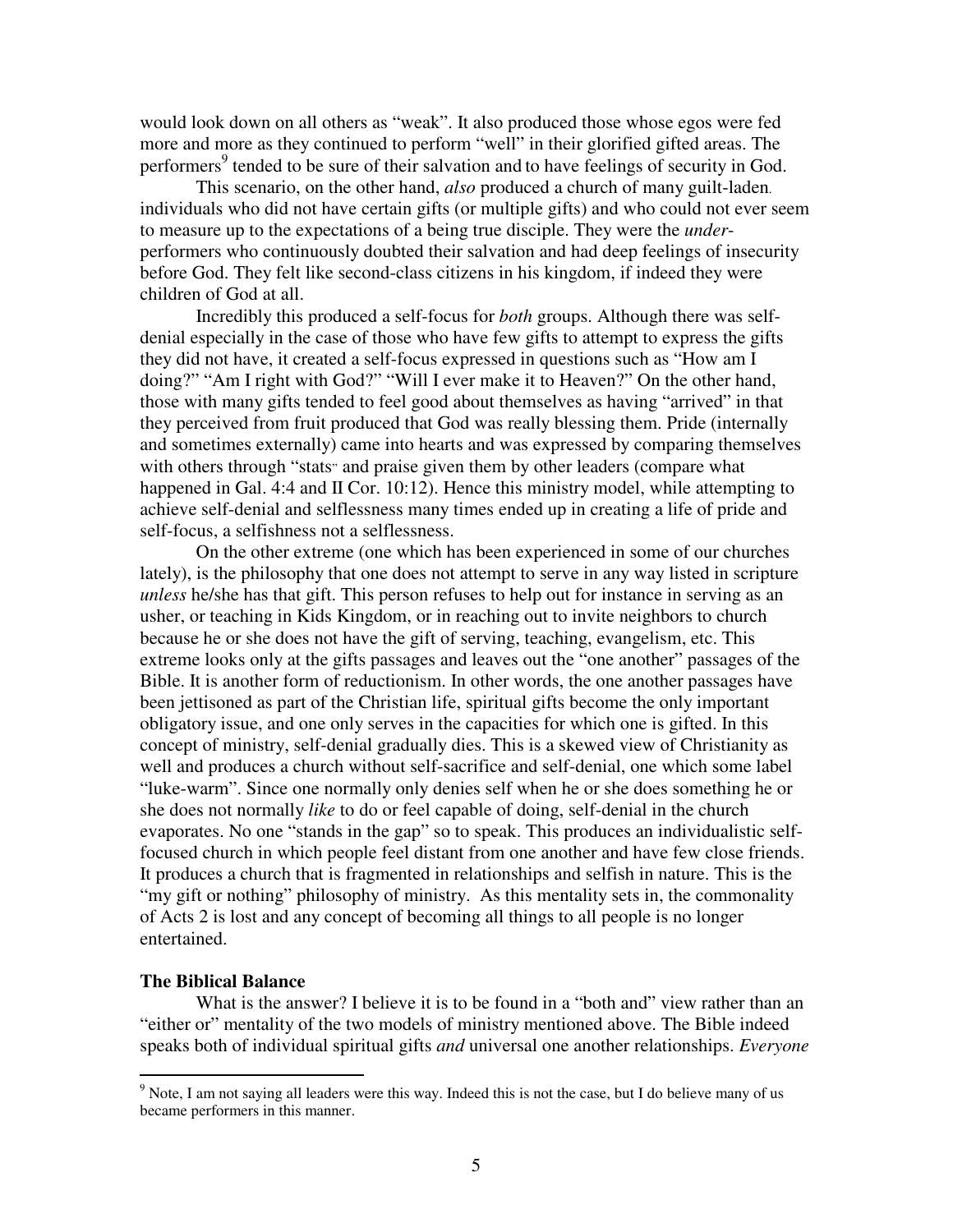is to have or develop the character depicted in the one another passages. Yet by the same token, *all* disciples are gifted in at least one incredible way to practice and serve in a dynamic manner that others simply cannot because God has not given them the ability to do so. *Each one* should be encouraged to develop and express his/her individual gift(s) 10 *as well as* the characteristics of all the one another passages.

I think a good way of illustrating this might be to envision a normal hand with palm and fingers attached. Let the palm represent the Christian character as depicted by the one another passages and let the fingers be spiritual gifts. Each finger is part of the hand and cannot do its job without the hand. The core or palm is the *basic* Christian expression of Christ to the world. However God has ordained some people to express different aspects of that core in a mighty or incredible way. The core by itself expresses the "general" character of God while the fingers dynamically express each of those characteristics in a perhaps an almost supernatural way. Without the core, the finger cannot express itself in a full way and without the fingers, the core cannot express itself in a full manner. The fingers need to be part of the palm and express all those characteristics of the palm but each finger's felt worth is not determined by what it can do without the palm nor the palm without each finger. They are one. The finger is merely an expression of one aspect of the palm. It is not meant to operate without being part of the palm. Neither is the palm intended to be expressive without the finger(s). All the core values of the palm (the one another character traits) must be expressed in *each* finger while allowing that finger to amazingly express one aspect of that hand in an incredible way.

Balanced biblical spirituality, then is a "both and" life expression not an "either or" one. It does not have a one gift or multiple gift focus but a character focus with special dynamic outward expressions of that character. Each person has at least one gift and is to express both that gift (a finger) and the many faceted universal character expression of Christ (the palm).

## **A Closer Look at that Expression**

#### **The Palm**

The "one another" passages depict the palm's relationship character within the church, a character which *every* disciple is to have. That character is multifaceted and comprehensive. I have attempted to categorize the "one another" character elements (with some overlap) into four expressions of relationship as follows:

**1. The expression of love/loyalty toward one another.** We *all* are to love and be loyal to one another $11$ . This is the category with the greatest number of one another verses and I consider it the foundation of all other aspects of the disciple's

<sup>&</sup>lt;sup>10</sup> In fact, the church is most balanced and glorifies God best when everyone is positioned in the church to work and serve in conjunction with his or her spiritual gifts.

<sup>&</sup>lt;sup>11</sup>The following passages explicitly speak of loving-one another: Jn. 13:34-35; 15:12, 17; Rom. 12:10; 13:8; I Thess. 3:12; 4:9; 5:15; Eph. 4:32; II Thes. 1:3; Heb. 13:1; I Pet. 1:22; 4:8; I Jn. 3:11, 23; 4:7, 11, 12; II Jn. 1:5. In addition to the *loving* one-another passages, the Bible also gives us *prohibitive* one-another passages: Do not provoke or envy one-another (Gal. 5:26), do not lie to one-another (Col. 3:9), no slander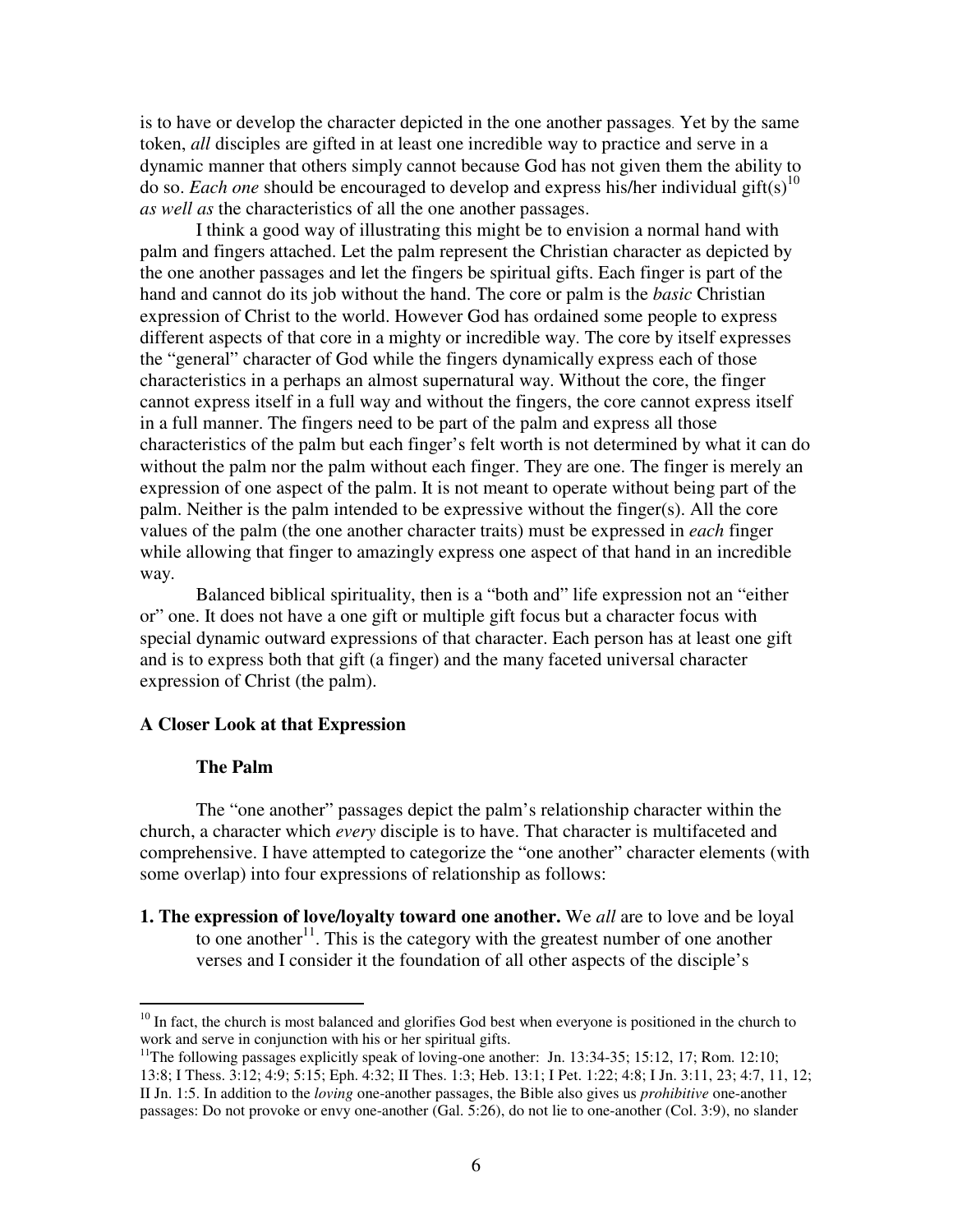character. The term "love" with its roots in the OT is best defined by the term "loyalty". It is a pledge to be loyal to others, a pledge to "be there" for the other person no matter what the circumstance. It is not devoid of feelings nor controlled by feelings but leads feelings. Feelings are challenged by loyalty to change when they are not in sync with that loyalty<sup>12</sup>. One's life is not guided by feelings but by loyalty. One denies self when he goes *against* his feelings and natural desires to be disloyal to another and instead becomes loyal to that person. It costs something to be loyal. It is orienting yourself to focus outward on someone else. It is honoring the other person above (Rom. 12:10) and considering them better than yourself (Phil 2:3). Love/loyalty is a mark of the heart of a true disciple, an expression of Jesus living within.

- **2. The expression of a humble attitude and service to one another**. We *all* are to express the attitude of humility (Phil. 2:3) toward one another through confessing our sins to one another (I Jn. 5:16), forgiving one another ((Eph. 4:32; Col. 3:13), serving one another (Gal. 5:13), being hospitable to one another (I Pet. 4:9), greeting one another (Rom. 16:16; I Cor. 16:20; II Cor. 13:12), bearing with one another (Eph. 4:2), submitting to one another (Eph. 5:21), waiting for one another (I Cor. 11:33), being at peace with one another (Mk. 9:50: Rom. 12:16; 15:17; I Pet. 3:8), not depriving one another (I Cor. 7:5, speaking to marrieds), having equal concern for one another ( I Cor. 12:25), and honoring one another above self (Rom. 12:10). All these take humility and a desire to serve. Humility is one of the key components of being like Christ. Without it there is no grace (James 4:6).
- **3. The expression of gracing one another with our presence.** We *all* are to be a blessing in each other's lives through our presence. We are to meet together (Heb. 10:25), serve one another (Gal. 5:13), greet one another (Rom. 16:16; I Cor. 16:20, II Cor. 13:12), speak to one another (Eph. 5:19), have fellowship with one another (I Jn 1:7), confess our sins one to another (James 5:16), and serve one another (Gal. 5:13). Without being present with each other we cannot be a blessing in each other's life. None of these things listed can take place unless we are present with one another.
- **4. The expression of instructing and encouraging one another.** We *all* are to seek to help one another become like Christ and to express his character. This comes through being willing to encourage one another every day (Heb. 3:13; I Thes. 4:18; 5:11), to spur one another on to love and good deeds (Heb. 10:24-25), to build each other up (I Thes. 5:11), to admonish one another with all wisdom (Col. 3:16), to pray for one another (James. 5:16), and teach and instruct one another (Col. 3:16; Rom. 15:14). We as disciples are all responsible to encourage one another to become more and more like Christ. We all are to instruct one another and admonish one another. These actions of the palm are not reserved only for fingers with those gifts.

<sup>(</sup>James 4:4), no grumbling against one-another (James 5:9; I Pet. 4:9) and do not judge one-another (Rom. 14:13).

 $12$  This is what Jesus was so intensely fighting for in the Garden when he sweat drops of blood.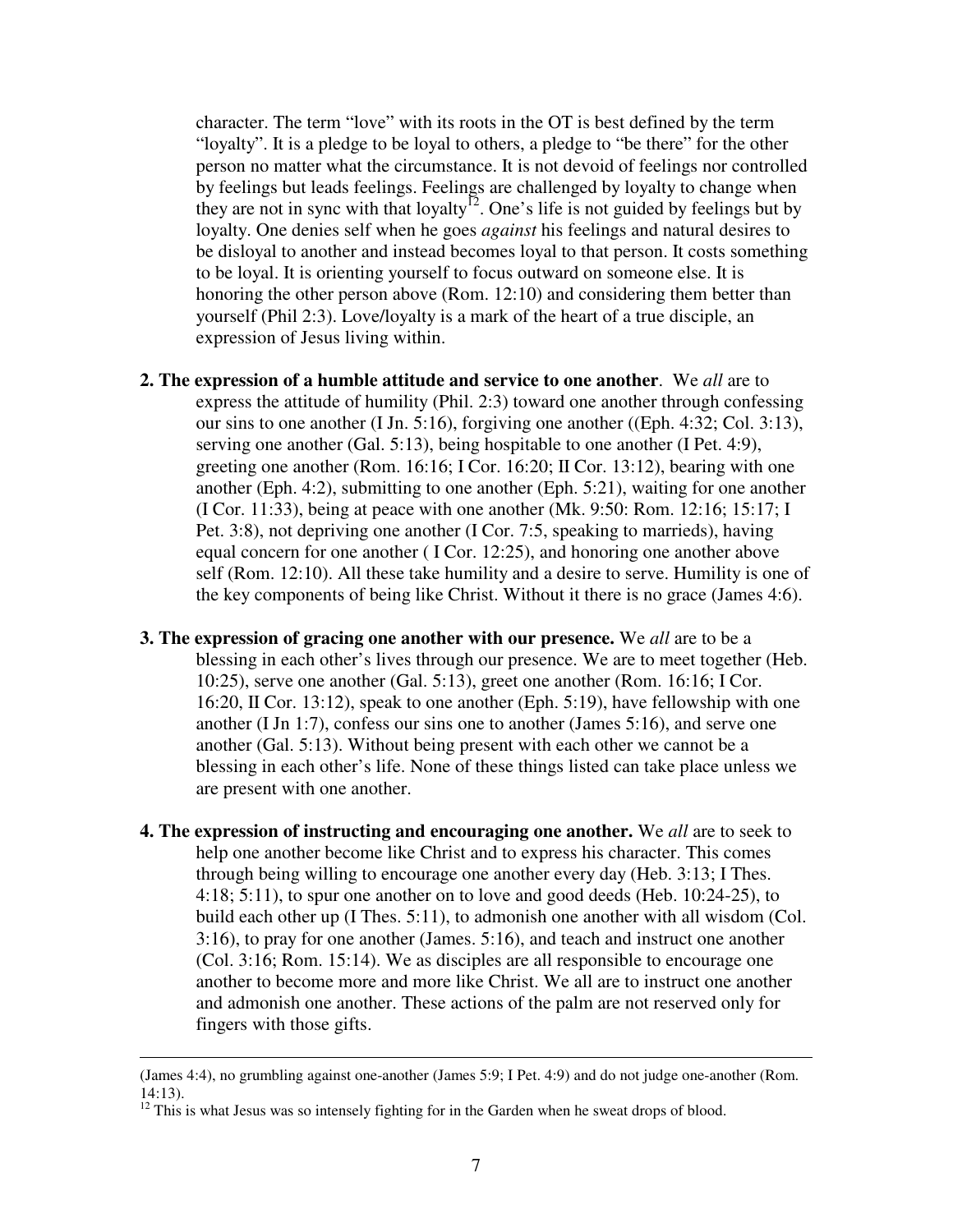## **The Fingers**

The one another passages are for everyone. One cannot refuse to serve, instruct, love, encourage, greet, forgive, honor, accept, wait, or bear with another. Nor can one refuse to speak, submit, build the other up, spur another on, have fellowship, or be humble toward one another simply because he/she does not have that gift. That does not mean one will always be "good" at these things, but that is not the point. The point is to love/be loyal to one another. Without having a heart to be a person who expresses the one another characteristics we cannot be loyal to one another. Each of us is to express these things toward one another in whatever way and with whatever talent or lack of talent we possess. It is unbiblical to do away with the one another passages just because we don't have that spiritual gift. On the other hand it is also unbiblical to expect our brother or sister without those spiritual gifts to be able to express these things with the same ability or effectiveness as those who possess those gifts.

The fingers are the expression of the various talents given differently to each one of us. The fingers are not all the index finger or the little finger. Each is different and expresses itself beautifully as God has designed it. These gifts include (but are not limited to) artistic gifts (Ex. 31:3; 35:31), contentment (Eccl. 3:13; 5:19), prophecy/preaching (Rom. 12:6), serving (Rom. 12:7), teaching (Rom. 12:7), encouraging (Rom. 12:8), giving/contributing (Rom. 12:8), leadership (Rom. 12:8), showing mercy (Rom. 12:8), celibacy (I Cor. 7:7), wisdom (I Cor. 12:8), knowledge (I Cor. 12:8), faith (I Cor. 12:9), healing (I Cor. 12:9), distinguishing spirits (I Cor. 12:10), ability to speak different languages and their interpretation (I Cor. 12:10),  $^{13}$  apostleship/missionary (I Cor. 12:28), administration (I Cor. 12:28), evangelist (Eph. 4:11), shepherd/pastor (Eph. 4:11), hospitality (I Pet. 4:9), helps (I Cor. 12:28), exorcism (Acts 16:16-18; Mk. 9:29), or "whatever gift" (I Pet. 4:10). $^{14}$ 

The fingers too can be seen as expressions of relationship just as the palm but with the ability to express one or more characteristics of the palm in a special or particular and dynamic manner. The fingers, when expressed, become special expressions of the same four expressions of the palm: Expressions (1) of love, (2) of a humble attitude toward others, (3) a special way of being a blessing to others through their presence, and (4) a special way of expressing encouragement and/or instruction to others. The fingers minister in special ways to both those in the Body of Christ as well as those outside the Body. Each finger represents specialties of the palm of the hand. They are special in that their talent capabilities exceed the capabilities of most other disciples in their particular gifted area, which allows them to have a profound influence on those they touch.

There will usually be a difference in *effect* between the actions of a person who expresses something that is not his/her gift and the actions of the one who expresses the same thing, yet from a gifted position. For example, when a person who does not have the gift of encouragement expresses encouragement it will have a different effect from

 $13$  Note: I am not suggesting that supernatural "sign" gifts are available today.

<sup>&</sup>lt;sup>14</sup> With help in determining what your talent may be see my "Steps In Discovering and Implementing Your Spiritual Gifts" at http://www.denverchurchofchrist.org/?page\_id=13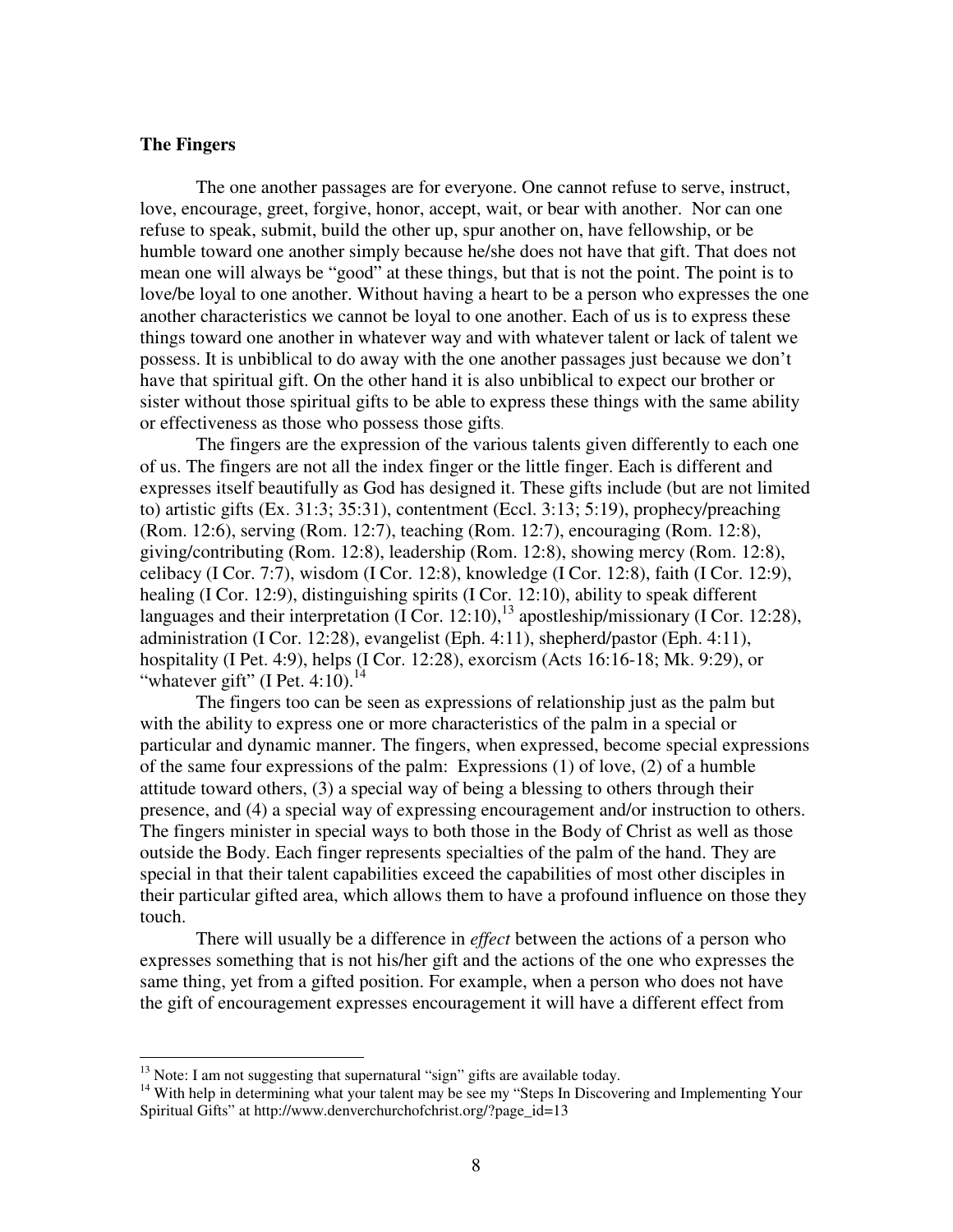the one who is gifted in that area in the following ways:<sup>15</sup> (1) A person without the encouraging gift will have to work more (practice more self-denial) at focusing on encouraging others than the gifted person. It will not come as naturally to him/her as it does to those with that gift. Expressing encouragement will be *more instinctive* to the one with the gift and he/she will be more immediately aware of those who need encouragement and will better know how to give it than those without the gift. The encouragement-gifted person will more readily see with his/her heart the need and be more compelled to do something to express that encouragement than the nonencouragement gifted person. (2) The person with the encouragement gift will be *more effective* in encouraging than the one without the gift. There is a natural spiritual talent given by God that allows the person to express that talent in a dynamic and special way. This does not mean that the encouragement of the non-gifted-gifted person is not encouraging. On the contrary, it helps tremendously. The one with that special gift can be, however, more effective and may have more impact on others, but not more important. Both are indispensable!

## **The Palm with Finger Expressions Working Together**

The expression of Christ's love through the church is magnified when the palm with the fingers work together as a unit<sup>16</sup>. Each person expresses both palm and finger characteristics. *All* disciples need to express the palm (the one another characteristics) but *not every person* will express the character of each finger *with* the same dynamism of that finger. Also, each finger (i.e., each spiritual gift), as well as each character of the palm, needs to be encouraged and guided by leaders<sup>17</sup> to develop and be able to express itself to its fullest capacity. The balanced character of each individual is determined by the one another passages and is expressed in the palm. The special enhanced characteristic of each individual is expressed by the fingers. The palm can and should do things the fingers can do but not necessarily as well as the finger. The balanced hand approach to ministry is achieved when God's expressive love comes through both the palm and the fingers with each finger expressing its *special* function. It is each person functioning as a finger that gives *particular* expression of God's love to the world and to the church. It is each person expressing the palm characteristics which gives *general* expression of God's love to the world. Without the character of self-denial (i.e. each person expressing the character of the palm) the fingers lose their effectiveness for God, disunity ensues and our corporate witness for God<sup>18</sup> is hindered.

<sup>&</sup>lt;sup>15</sup> These differences come from what I have observed in the development and implementation of spiritual gifts in many of the disciples here in Denver.

<sup>&</sup>lt;sup>16</sup> We all must function as a unit. Solitary faith is heresy. See my article, "The Heresy of a Solitary Faith" at http://www.denverchurchofchrist.org/?page\_id=13.

<sup>&</sup>lt;sup>17</sup> See also below in text. Apostles (modern day church planters), prophets (modern day preachers), evangelists (those with the evangelist gift), and shepherd/teachers (those with the shepherding and teaching gifts) are to prepare God's people for the work of ministry/service as stated in Eph. 4:11-16. This I believe involves both the palm characteristics (the one-another passages, helping each person become like Christ) and the spiritual gifts (as indicated by the phrase "as each part does its work" in verse 16). For a further development of this concept, see my article on "My Vision for the Church" at http://www.denverchurchofchrist.org/?page\_id=13.

<sup>&</sup>lt;sup>18</sup> Throughout Biblical history, there is an intended *corporate* witness of God's people. See my article "The Intentional Corporate Witness of the People of God" at Douglas Jacoby's website at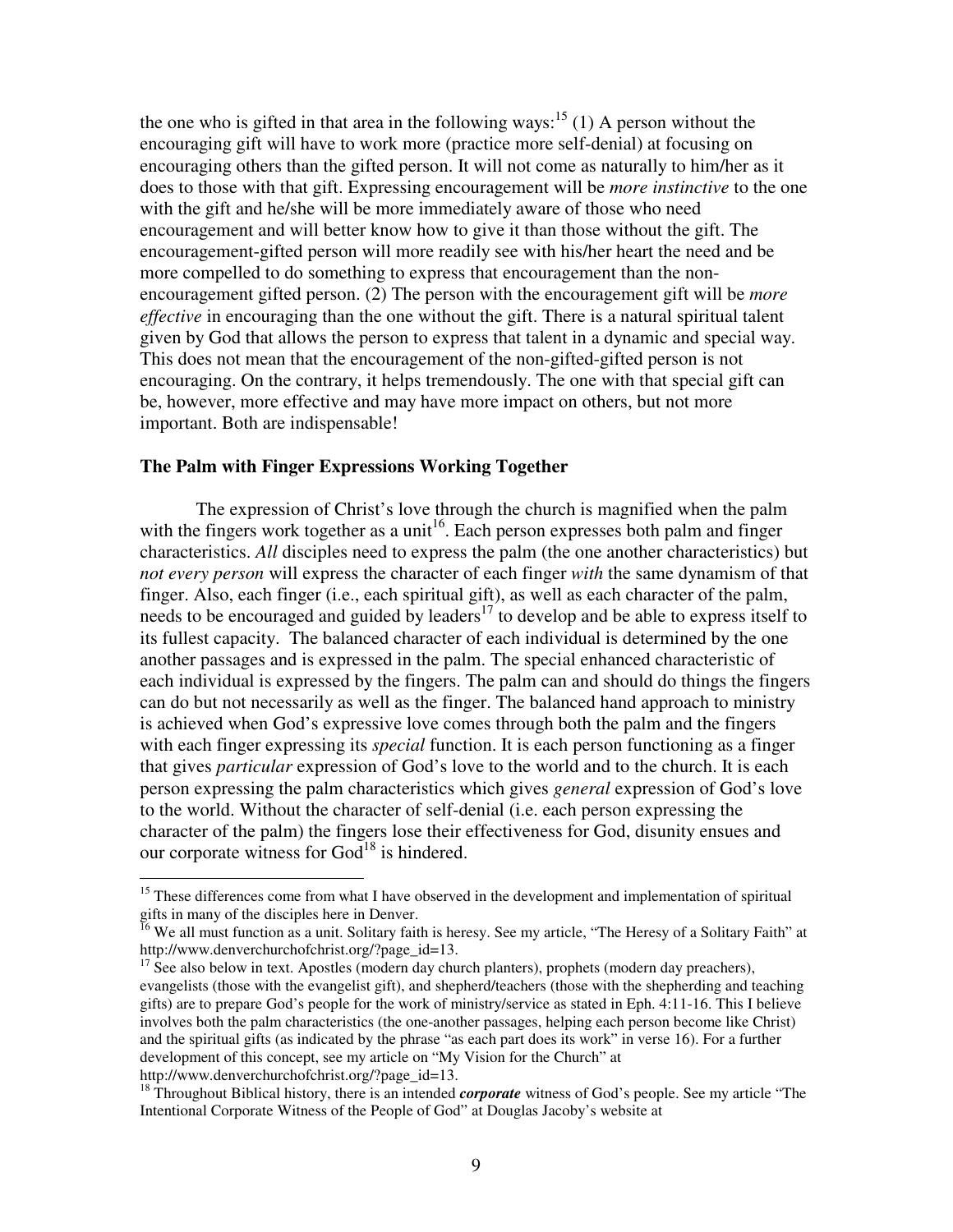## **The Leadership Needed for the Balance**

We as leaders need to help both the characteristics of the palm to be expressed in all the people *and* the expression of the fingers to bloom in individual disciples. With respect to spiritual gifts, we need to see those talents as special gifts from God. One of the dangers of leadership that I have observed is that leaders tend to heighten the value of the gift they possess and enjoy over the value of other gifts<sup>19</sup>. A balanced approach would seem to be found in leaders unprejudiciously urging each gift to express itself in an unhindered and unifying way *and* helping position people in serving capacities that truly reflect their giftedness.

Eph. 4:10-12 speaks of four types of leaders: apostles, prophets, evangelists, and shepherd/teachers, all different gifts, and yet they all work *together* to prepare God's people for works of service so that the whole body might be built up. If these four gifts are balanced, the church will be built up through apostles (church planters within or cross cultural), prophets (preachers or exhorters (perhaps visionaries) preaching God's word to his people), evangelists (those who are great at evangelizing and reaching the lost), and shepherd/teachers (those good at teaching and shepherding the flock). Basically, there are two aspects of relationship mentioned here: Outreach (the focus of church planters and evangelists) and Inreach (the focus of preachers and shepherd/teachers). This too must remain in balance if the church is truly to be built up in love as each part does its work (Eph. 4:16).

We all need each other. Every gift is important. We need the balance of the Scriptures to allow the light of Christ to shine the brightest and for his love to most effectively reach the world. We need a leadership balance expression to ensure this happens.

## **Structure, Expectations, and Accountability Needed**

As stated above, for any relationship to grow and be all it can be, time/relational structure, expectations, and accountability are needed. We need to examine our loyalties and see if they are in the priority God would have them. Then we need to be loyal to one another in developing both the palm part of our character and the finger part. We need to have time structure and relational structure set aside to encourage and help each other implement the one another passages. We also need a time structure and relational structure to help each person discover and develop their spiritual gifts. In addition, we need to expect and hold each other accountable to have a heart to implement the one another characteristics into their lives, to be loyal to one another, to have a humble attitude toward and service to one another, to grace each other with our presence, and to encourage and instruct one another in being more like Christ. We also need to expect each other to use his/her special spiritual gifts for God and the Church. In addition we need time structure, accountability, expectations, and leadership balance among us as

http://douglasjacoby.com/dajacoby/home.nsf/Article/D7C051D60889F3578525707C0061DFAF?OpenDoc  $\frac{$ ument or http://www.denverchurchofchrist.org/?page\_id=13.<br><sup>19</sup> I have been challenged on this myself in attempting to make everyone express the gift of a

shepherd/teacher.